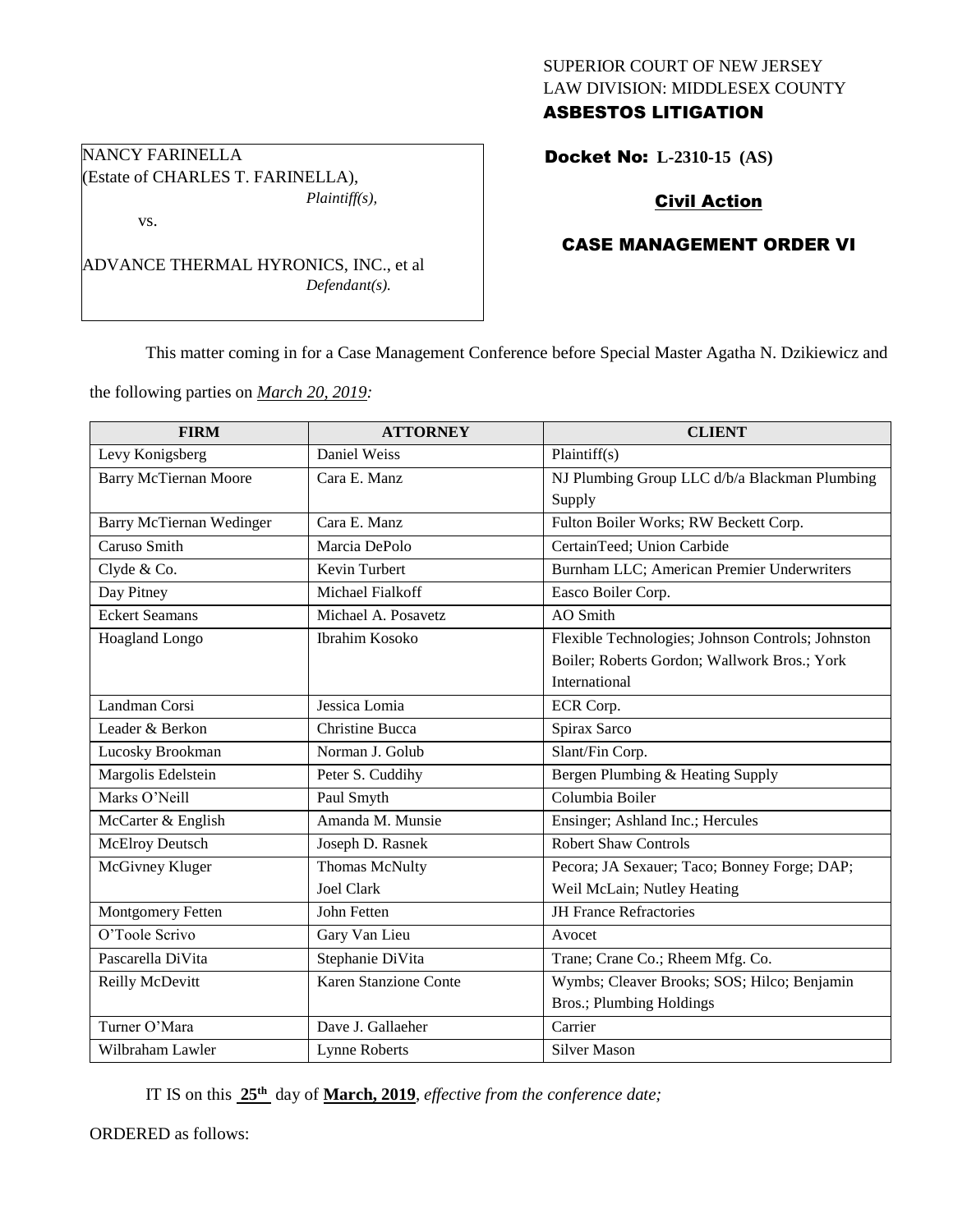Counsel receiving this Order through computerized electronic medium (E-Mail) shall be deemed by the court to have received a copy of the filed original court document. Any document served pursuant to this Order shall be deemed to be served by mail pursuant to *R*.1:5-2.

Any jurisdictional motions must be filed in accordance with the Court Rules or be waived.

Any *forum non conveniens* motions must be filed as soon as practicable; once sufficient discovery is conducted so that the motion may be properly brought.

## **DISCOVERY**

- June 28, 2019 Fact discovery, including depositions, shall be completed by this date. Plaintiff's counsel shall contact the Special Master within one week of this deadline if all fact discovery is not completed.
- June 28, 2019 Depositions of corporate representatives shall be completed by this date.

### **EARLY SETTLEMENT**

December 6, 2019 Settlement demands shall be served on all counsel and the Special Master by this date.

### **MEDICAL EXPERT REPORT**

| July 31, 2019      | Plaintiff shall serve medical expert reports by this date.                                                                                                                                                                                               |
|--------------------|----------------------------------------------------------------------------------------------------------------------------------------------------------------------------------------------------------------------------------------------------------|
| July 31, 2019      | Upon request by defense counsel, plaintiff is to arrange for the transfer of pathology specimens<br>and x-rays, if any, by this date.                                                                                                                    |
| September 30, 2019 | Defendants shall identify its medical experts and serve medical reports, if any, by this date. In<br>addition, defendants shall notify plaintiff's counsel (as well as all counsel of record) of a<br>joinder in an expert medical defense by this date. |

### **LIABILITY EXPERT REPORTS**

- July 31, 2019 Plaintiff shall identify its liability experts and serve liability expert reports by this date or waive any opportunity to rely on liability expert testimony.
- September 30, 2019 Defendants shall identify its liability experts and serve liability expert reports, if any, by this date or waive any opportunity to rely on liability expert testimony.

### **SUMMARY JUDGMENT MOTION PRACTICE**

July 31, 2019 Plaintiff's counsel shall advise, in writing, of intent not to oppose motions by this date.

 $\_$  ,  $\_$  ,  $\_$  ,  $\_$  ,  $\_$  ,  $\_$  ,  $\_$  ,  $\_$  ,  $\_$  ,  $\_$  ,  $\_$  ,  $\_$  ,  $\_$  ,  $\_$  ,  $\_$  ,  $\_$  ,  $\_$  ,  $\_$  ,  $\_$  ,  $\_$  ,  $\_$  ,  $\_$  ,  $\_$  ,  $\_$  ,  $\_$  ,  $\_$  ,  $\_$  ,  $\_$  ,  $\_$  ,  $\_$  ,  $\_$  ,  $\_$  ,  $\_$  ,  $\_$  ,  $\_$  ,  $\_$  ,  $\_$  ,

- October 25, 2019 Summary judgment motions shall be filed no later than this date.
- November 22, 2019 Last return date for summary judgment motions.